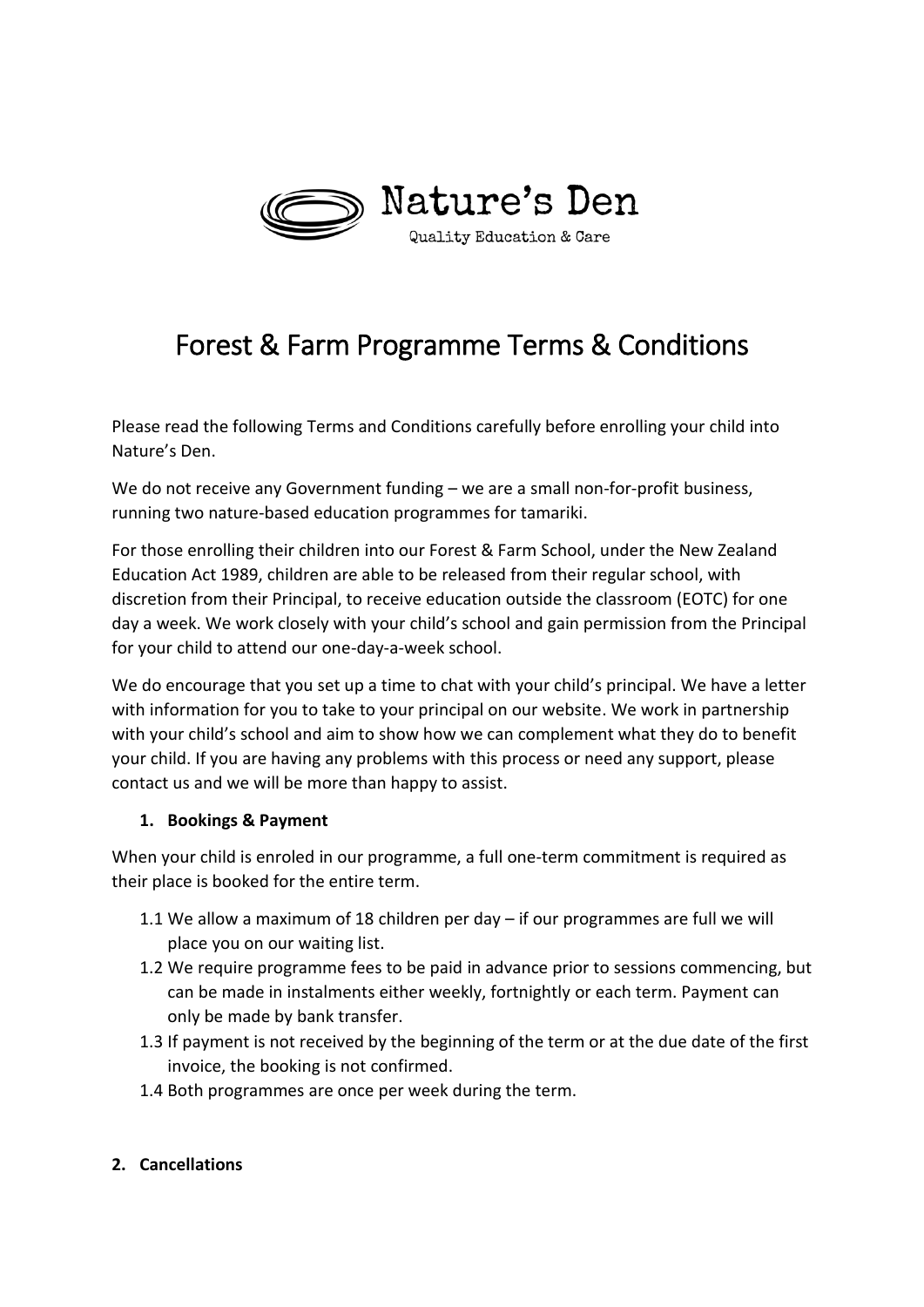It is important that you are fully committed to your child attending each week, as we value building strong relationships with your child, so they feel comfortable and have a sense of belonging. We also need to know who will be attending in advance so we can keep ratios in order, etc.

- 2.1 If you withdraw your child from our programme once the term has commenced, there will be no refunds because your child's place has already been booked.
- 2.2 If we have to cancel a programme due to severe weather conditions, you will be notified as soon as possible and will be credited an extra day.

# **3. Absences**

- 3.1 We will offer one sick day per child, per term if your child is absent due to illness.
- 3.2 No refund or credit will be given If your child is absent due to an external commitment such as school camp, sports event or holiday. Refunds or credit will only be given if your child is absent due to important circumstances, such as family bereavement.

### **4. Welfare & Safety**

- 4.1 The wellbeing and safety of all our children that attend Nature's Den is of paramount importance.
- 4.2 Safety procedures have been developed and Nature's Den will be responsible for ensuring safety procedures are observed at all times.
- 4.3 Natures Den is responsible for ensuring that all safety procedures that give effect to the policy are up to date and meet the requirements set out by applicable Health and Safety Regulations.
- 4.4 The programme's procedures will comply with all relevant legislation and professional standards, including the Health and Safety at Work Act 2015 (HSWA).
- 4.5 All locations used by the programme will be subject to a risk assessment to identify potential hazards and safety issues.
- 4.6 When accidents and incidents do happen, Nature's Den will take all practical steps to understand why it occurred and to learn from this to prevent it from happening again.
- 4.7 Nature's Den will ensure that the programme is safe; that parents and appropriate authorities are kept informed of accidents and illnesses where appropriate; and that appropriate records are kept in order to meet legislative requirements.
- 4.8 Nature's Den will take all reasonable care of your child but will not be responsible for any injury to the child or loss of or damage to a child's belongings.
- 4.9 Our Health and Safety Policy and Risk Management Plan is available on request.

### **5. PRIVACY ACT 1993**

5.1 Nature's Den will treat all personal information, such as details of children and families as confidential.